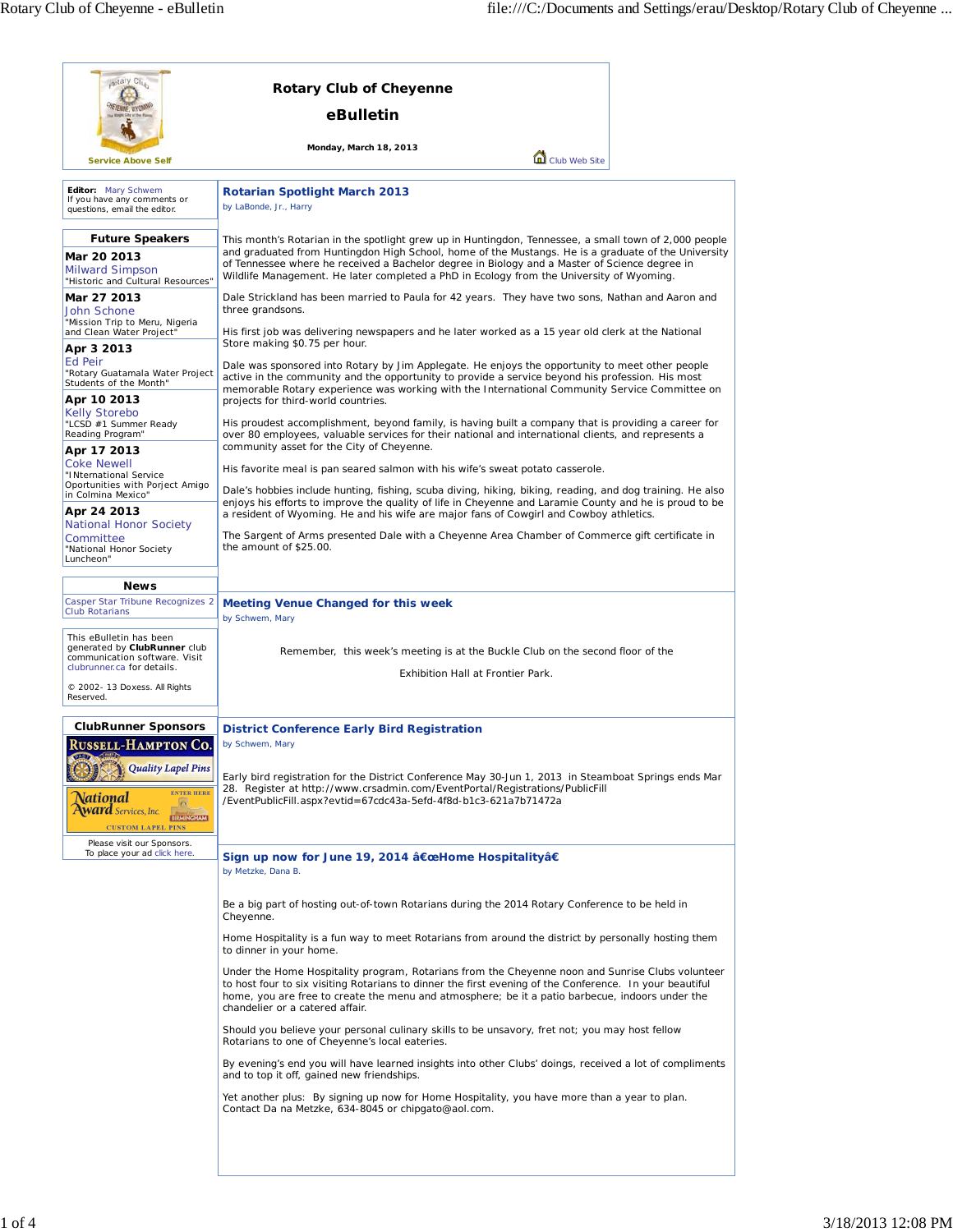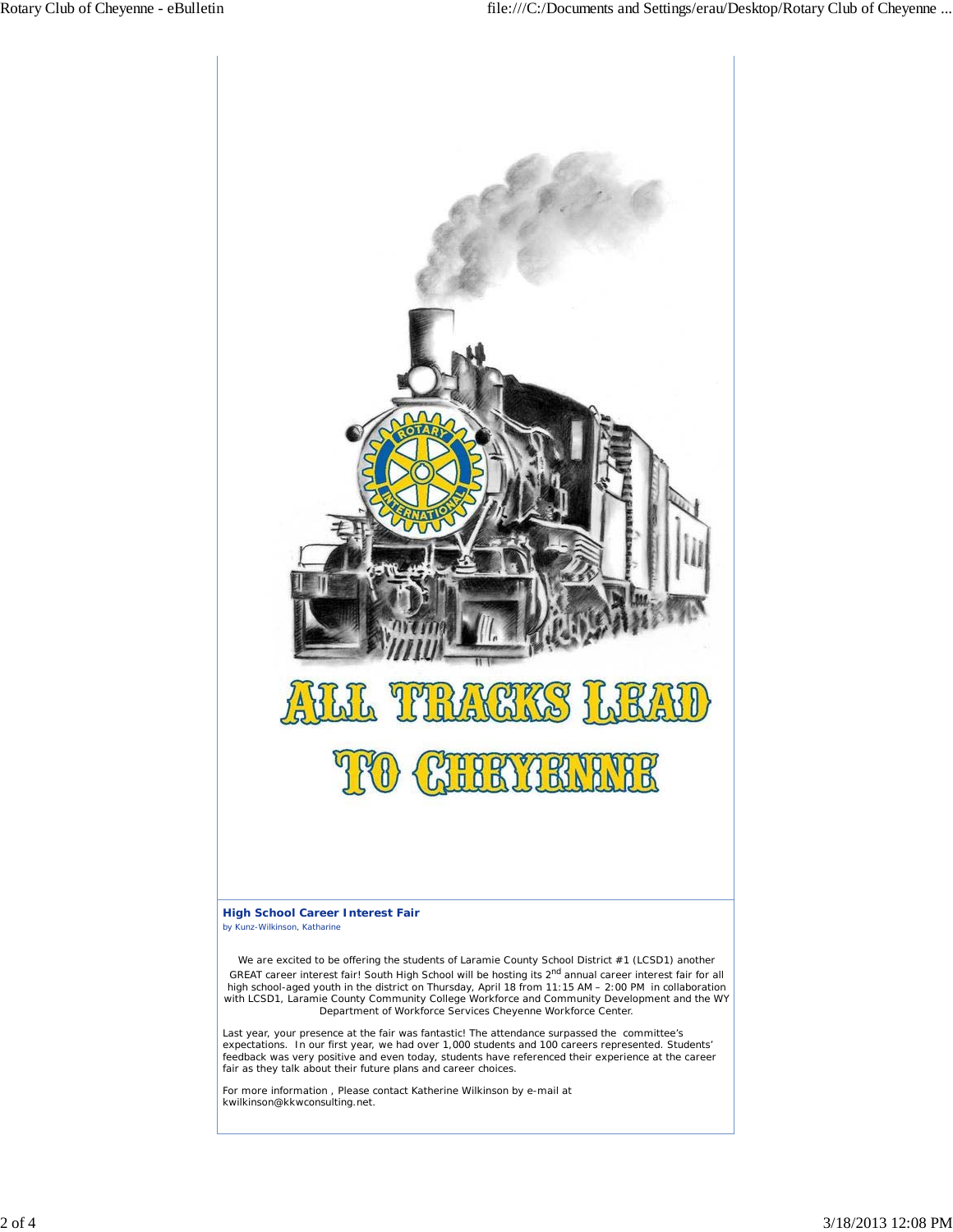| <b>Club Service Opportunity</b><br>by Schwem, Mary                                                                                                                                                                                                                                                                                                                                                                                       |                                                          |  |  |  |
|------------------------------------------------------------------------------------------------------------------------------------------------------------------------------------------------------------------------------------------------------------------------------------------------------------------------------------------------------------------------------------------------------------------------------------------|----------------------------------------------------------|--|--|--|
| Club Service/Meetings is looking for 3-4 volunteers to fill a newly established A/V Committee. The<br>volunteers will be responsible for all A/V at weekly meetings - this includes setting up the computer for<br>weekly meetings, coordinating all audio visuals for the meeting (songs, power-points and program<br>presentations), adjusting microphone volume, etc. If interested, please contact Sabrina Lane,<br>slane@lcc.wy.us. |                                                          |  |  |  |
|                                                                                                                                                                                                                                                                                                                                                                                                                                          |                                                          |  |  |  |
| 6th Annual Cranium Cup<br>by Wagner, Lee                                                                                                                                                                                                                                                                                                                                                                                                 |                                                          |  |  |  |
| Dust off your gray matter. Focus your concentration . Test your mental acumen. Show-off your<br>amazing knowledge of trivia (important and otherwise).                                                                                                                                                                                                                                                                                   |                                                          |  |  |  |
| Once again it is time to start gearing up for the 6th Annual Cheyenne Rotary Foundation Cranium Cup.                                                                                                                                                                                                                                                                                                                                     |                                                          |  |  |  |
| Mark your calendars! The big night this year is Friday, April 12th, in the Grand Ballroom of the Holiday<br>Inn.                                                                                                                                                                                                                                                                                                                         |                                                          |  |  |  |
| Now is the time to organize your teams! The cost per team again this year is only \$800 which includes:<br>a tasty plated dinner for eight (8), the exciting competition, a evening of unequalled entertainment,<br>and fabulous TROPHIES!                                                                                                                                                                                               |                                                          |  |  |  |
| Sponsorships Available                                                                                                                                                                                                                                                                                                                                                                                                                   |                                                          |  |  |  |
| In addition to sponsoring a team, your company, organization, or you personally, can help the local<br>Cheyenne Rotary Foundation achieve its annual fundraising goal by becoming a direct sponsor of the<br>Cranium Cup.                                                                                                                                                                                                                |                                                          |  |  |  |
| Sponsor levels are:                                                                                                                                                                                                                                                                                                                                                                                                                      |                                                          |  |  |  |
| Platinum Level $= $750$ and over                                                                                                                                                                                                                                                                                                                                                                                                         |                                                          |  |  |  |
| Gold Level = $$500-$749$                                                                                                                                                                                                                                                                                                                                                                                                                 |                                                          |  |  |  |
| Silver Level = $$250-$499$                                                                                                                                                                                                                                                                                                                                                                                                               |                                                          |  |  |  |
| Please contact us to secure your team reservation, or make a sponsorship commitment.                                                                                                                                                                                                                                                                                                                                                     |                                                          |  |  |  |
| Lynne Boomgaarden<br>Khale Lenhart                                                                                                                                                                                                                                                                                                                                                                                                       | Lee Wagner                                               |  |  |  |
| <b>CC Committee</b><br><b>CC Committee</b>                                                                                                                                                                                                                                                                                                                                                                                               | <b>CC Committee</b>                                      |  |  |  |
| 307-426-4104<br>307-632-0541                                                                                                                                                                                                                                                                                                                                                                                                             | 307-634-7755                                             |  |  |  |
| Lynne@sbwyolaw.com                                                                                                                                                                                                                                                                                                                                                                                                                       | klenhart@hirstapplegate.com leewagner@kgwn.tv            |  |  |  |
| Have You Considered a Recurring Gift to the Rotary Foundation?<br>by Schwem, Mary                                                                                                                                                                                                                                                                                                                                                        |                                                          |  |  |  |
| One of the ways we can give to the Rotary Foundation is through recurring giving. Registration is<br>easy. You choose the amount and it can be automatically charged to your credit card monthly or<br>quarterly however you prefer. Follow the instructions through the link: http://www.rotary.org<br>/contribute. You'll be glad you did.                                                                                             |                                                          |  |  |  |
| Please Report Make-Up Meetings on the Back of the Attendance Card<br>by Moore, Teresa S.                                                                                                                                                                                                                                                                                                                                                 |                                                          |  |  |  |
| If you attend another Club's meeting, a committee meeting or participate in any club sponsored<br>activity, please be sure to note it on the back of the attendance card. You just need the activity, your<br>name and the date. By doing so, you will be given credit for attendance.                                                                                                                                                   |                                                          |  |  |  |
| 2012-13 Club Directors and Committee Chairs<br>by Schwem, Mary                                                                                                                                                                                                                                                                                                                                                                           |                                                          |  |  |  |
| Club Service/Public Relations - Kim Withers<br>Club Service/Meetings - Sabrina Lane                                                                                                                                                                                                                                                                                                                                                      |                                                          |  |  |  |
| Programs - Brittany Ashby                                                                                                                                                                                                                                                                                                                                                                                                                | National Honor Society Insert - Amanda Esch              |  |  |  |
| Inspiration - Janet Lewis                                                                                                                                                                                                                                                                                                                                                                                                                | Media/Photographer - Katharine Kunz-Wilkinson            |  |  |  |
| Music- Sylvia Hackl                                                                                                                                                                                                                                                                                                                                                                                                                      | Website - Mary Schwem                                    |  |  |  |
| Valentine's Day Lunch - Darcee Snider                                                                                                                                                                                                                                                                                                                                                                                                    | COG - Mary Schwem                                        |  |  |  |
| Historian - Dave Foreman                                                                                                                                                                                                                                                                                                                                                                                                                 | Club Directory - Tim Ellis, Mick Finnegan, Ed<br>Wallace |  |  |  |
| Banners - Jeannie Martinez<br>By-Laws - Scott Meier                                                                                                                                                                                                                                                                                                                                                                                      | We Care - Mary Carroll                                   |  |  |  |
| Facebook - Brittany Ashby                                                                                                                                                                                                                                                                                                                                                                                                                |                                                          |  |  |  |